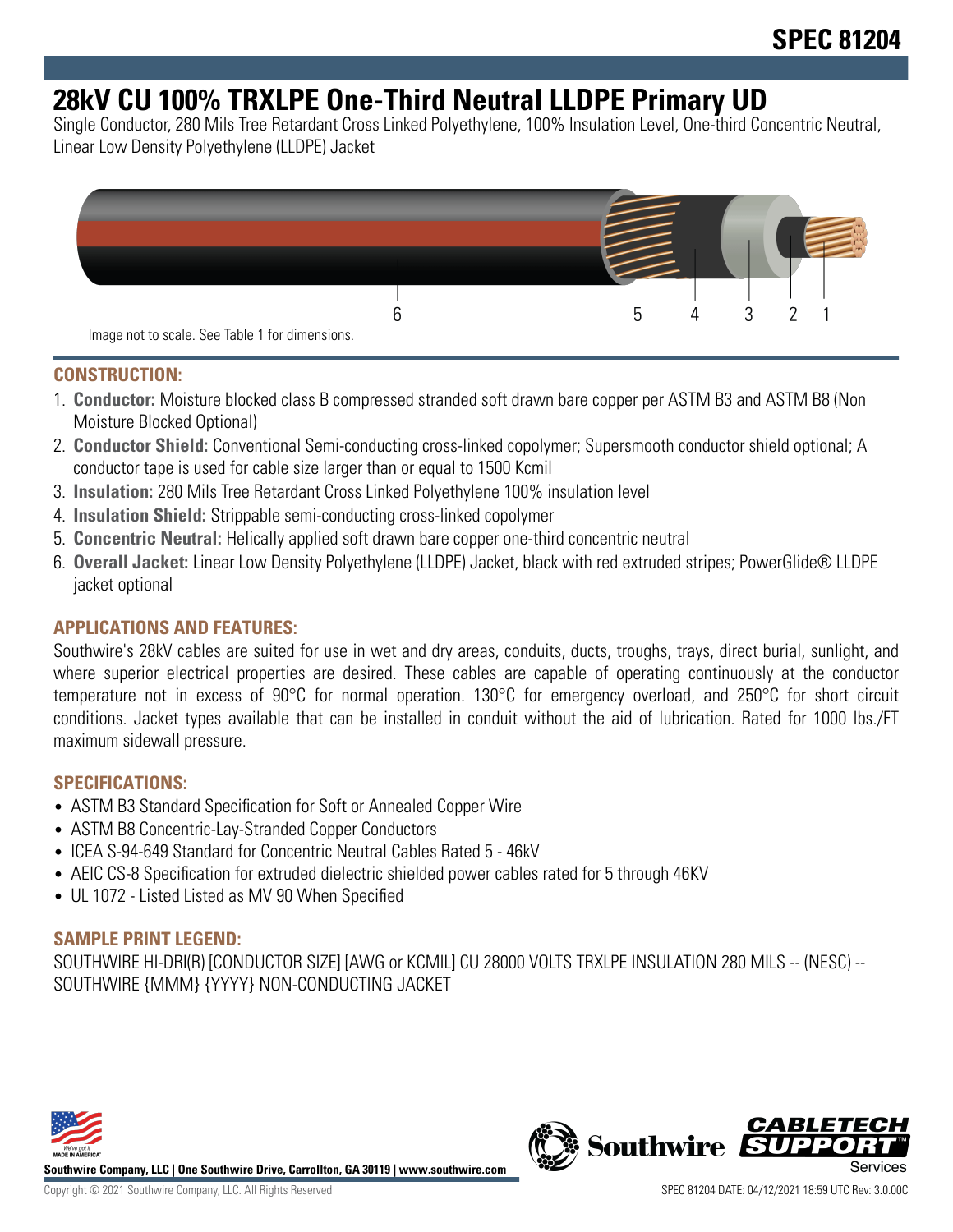### **Table 1 – Weights and Measurements**

| Stock<br>Number | Cond.<br><b>Size</b> | <b>Diameter</b><br>Over<br>Conductor | <b>Diameter</b><br>Over<br>Insulation | Insul.<br><b>Thickness</b> | <b>Diameter</b><br>Over<br>Insulation<br>Shield | Concentric<br><b>Neutral</b> | <b>Neutral DC</b><br>Resistance<br>$25^{\circ}$ C | Jacket<br><b>Thickness</b> | Approx.<br>0D | Approx.<br>Weight        | Min<br><b>Bending</b><br>Radius | Max Pull<br>Tension* |
|-----------------|----------------------|--------------------------------------|---------------------------------------|----------------------------|-------------------------------------------------|------------------------------|---------------------------------------------------|----------------------------|---------------|--------------------------|---------------------------------|----------------------|
|                 | AWG/<br>Kcmil        | inch                                 | inch                                  | mil                        | inch                                            | No. x AWG                    | $\Omega$ /1000ft                                  | mil                        | inch          | $\mathsf{lb}$<br>/1000ft | inch                            | $\mathsf{lb}$        |
| <b>TBA</b>      | (1)                  | 0.289                                | 0.886                                 | 280                        | 0.966                                           | 7x14                         | 0.376                                             | 50                         | 1.194         | 768                      | 14.3                            | 670                  |
| TBA             | (19)                 | 0.322                                | 0.919                                 | 280                        | 0.999                                           | 7x14                         | 0.376                                             | 50                         | 1.227         | 803                      | 14.7                            | 670                  |
| <b>TBA</b>      | 1/0<br>(1)           | 0.325                                | 0.922                                 | 280                        | 1.002                                           | 9x14                         | 0.292                                             | 50                         | 1.230         | 877                      | 14.8                            | 845                  |
| TBA             | 1/0<br>(19)          | 0.362                                | 0.959                                 | 280                        | 1.039                                           | 9x14                         | 0.292                                             | 50                         | 1.267         | 919                      | 15.2                            | 845                  |
| <b>TBA</b>      | 2/0<br>(19)          | 0.405                                | 1.002                                 | 280                        | 1.082                                           | 11x14                        | 0.239                                             | 50                         | 1.310         | 1054                     | 15.7                            | 1065                 |
| TBA             | 3/0<br>(19)          | 0.456                                | 1.053                                 | 280                        | 1.153                                           | 14x14                        | 0.188                                             | 50                         | 1.381         | 1251                     | 16.6                            | 1342                 |
| <b>TBA</b>      | 4/0<br>(19)          | 0.512                                | 1.109                                 | 280                        | 1.209                                           | 18x14                        | 0.146                                             | 50                         | 1.437         | 1470                     | 17.2                            | 1693                 |
| TBA             | 250<br>(37)          | 0.558                                | 1.164                                 | 280                        | 1.264                                           | 21x14                        | 0.125                                             | 50                         | 1.492         | 1659                     | 17.9                            | 2000                 |
| <b>TBA</b>      | 350<br>(37)          | 0.661                                | 1.267                                 | 280                        | 1.367                                           | 18x12                        | 0.092                                             | 50                         | 1.627         | 2162                     | 19.5                            | 2800                 |
| TBA             | 500<br>(37)          | 0.789                                | 1.395                                 | 280                        | 1.495                                           | 17x10                        | 0.061                                             | 80                         | 1.859         | 3000                     | 22.3                            | 4000                 |
| <b>TBA</b>      | 750<br>(61)          | 0.968                                | 1.583                                 | 280                        | 1.713                                           | 20x9                         | 0.041                                             | 80                         | 2.102         | 4242                     | 25.2                            | 6000                 |
| <b>TBA</b>      | 1000<br>(61)         | 1.117                                | 1.732                                 | 280                        | 1.862                                           | 21x8                         | 0.031                                             | 80                         | 2.279         | 5421                     | 27.3                            | 8000                 |

All dimensions are nominal and subject to normal manufacturing tolerances

◊ Cable marked with this symbol is a standard stock item

\* Pulling tension based on pulling eye directly connected to conductor



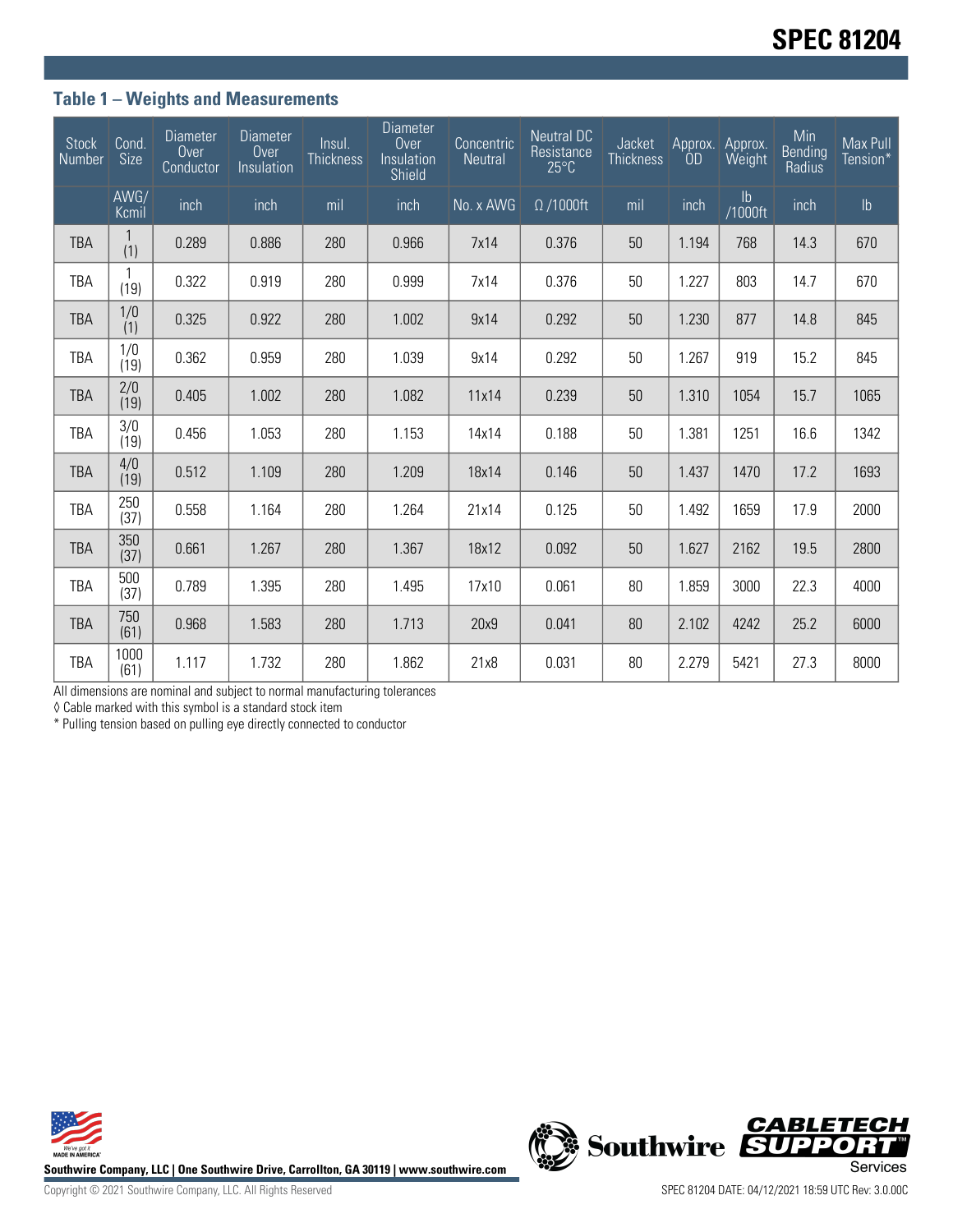# **SPEC 81204**

### **Table 2 – Electrical and Engineering Data**

| Cond.<br>Size | <b>DC</b><br>Resistance<br>@ 25°C | AC<br>Resistance<br>@ 90°C | Capacitive<br>Reactance @<br>60Hz | Inductive<br>Reactance<br>@ 60Hz | <b>Current</b> | <b>Charging Dielectric</b><br>Loss | Zero<br>Sequence<br>Impedance* | Positive<br>Sequence<br>Impedance* | Short<br><b>Circuit</b><br>Current @<br>30 Cycle | Allowable<br>Ampacity in<br>Duct 90°C1 | Allowable<br>Ampacity<br><b>Directly</b><br>Buried 90°C‡ |
|---------------|-----------------------------------|----------------------------|-----------------------------------|----------------------------------|----------------|------------------------------------|--------------------------------|------------------------------------|--------------------------------------------------|----------------------------------------|----------------------------------------------------------|
| AWG/<br>Kcmil | $\Omega/1000$ ft                  | $\Omega/1000$ ft           | $M\Omega^*1000ft$                 | $\Omega/1000$ ft                 |                | A/1000ft W/1000ft                  | $\Omega/1000$ ft               | $\Omega/1000$ ft                   | Amp                                              | Amp                                    | Amp                                                      |
| (1)           | 0.129                             | 0.161                      | 0.068                             | 0.052                            | 0.238          | 1.152                              | $0.453 + j0.197$               | $0.162 + j0.051$                   | 2562.1                                           | 180                                    | 220                                                      |
| (19)          | 0.129                             | 0.161                      | 0.064                             | 0.050                            | 0.253          | 1.226                              | $0.453 + j0.195$               | $0.162 + j0.050$                   | 2562.1                                           | 180                                    | 220                                                      |
| 1/0<br>(1)    | 0.102                             | 0.128                      | 0.064                             | 0.050                            | 0.254          | 1.232                              | $0.379 + j0.144$               | $0.129 + 0.050$                    | 3294.2                                           | 200                                    | 250                                                      |
| 1/0<br>(19)   | 0.102                             | 0.128                      | 0.060                             | 0.048                            | 0.271          | 1.314                              | $0.378 + j0.143$               | $0.129 + j0.048$                   | 3294.2                                           | 200                                    | 250                                                      |
| 2/0<br>(19)   | 0.081                             | 0.101                      | 0.056                             | 0.047                            | 0.290          | 1.408                              | $0.318 + j0.111$               | $0.103 + j0.046$                   | 4026.2                                           | 230                                    | 285                                                      |
| 3/0<br>(19)   | 0.0642                            | 0.080                      | 0.052                             | 0.045                            | 0.313          | 1.518                              | $0.259 + j0.083$               | $0.082 + j0.045$                   | 5124.3                                           | 260                                    | 325                                                      |
| 4/0<br>(19)   | 0.051                             | 0.064                      | 0.048                             | 0.044                            | 0.338          | 1.639                              | $0.208 + j0.062$               | $0.066 + 0.043$                    | 6588.4                                           | 300                                    | 365                                                      |
| 250<br>(37)   | 0.0431                            | 0.054                      | 0.045                             | 0.042                            | 0.362          | 1.756                              | $0.179 + j0.052$               | $0.057 + j0.042$                   | 7686.4                                           |                                        |                                                          |
| 350<br>(37)   | 0.0308                            | 0.039                      | 0.040                             | 0.041                            | 0.407          | 1.975                              | $0.134 + j0.041$               | $0.043 + 0.040$                    | 10467.7                                          | 390                                    | 475                                                      |
| 500<br>(37)   | 0.0216                            | 0.028                      | 0.035                             | 0.040                            | 0.463          | 2.245                              | $0.091 + j0.033$               | $0.034 + j0.038$                   | 15714.9                                          | 455                                    | 555                                                      |
| 750<br>(61)   | 0.0144                            | 0.019                      | 0.030                             | 0.038                            | 0.544          | 2.639                              | $0.062 + j0.027$               | $0.026 + 0.034$                    | 23314.9                                          | 545                                    | 650                                                      |
| 1000<br>(61)  | 0.0108                            | 0.015                      | 0.027                             | 0.037                            | 0.608          | 2.950                              | $0.047 + 0.024$                | $0.023 + j0.031$                   | 30876.7                                          |                                        |                                                          |

\* Calculations are based on three cables triplexed / concentric shield / Conductor temperature of 90°C / Shield temperature of 45°C / Earth resistivity of 100 ohmsmeter

† Ampacities are based on Figure 7 of ICEA T-117-734 (Single circuit trefoil, 100% load factor, 90°C conductor temperature, earth RHO 90, 36" burial depth) ‡ Ampacities are based on Figure 1 of ICEA T-117-734 (Single circuit trefoil, 100% load factor, 90°C conductor temperature, earth RHO 90, 36" burial depth)



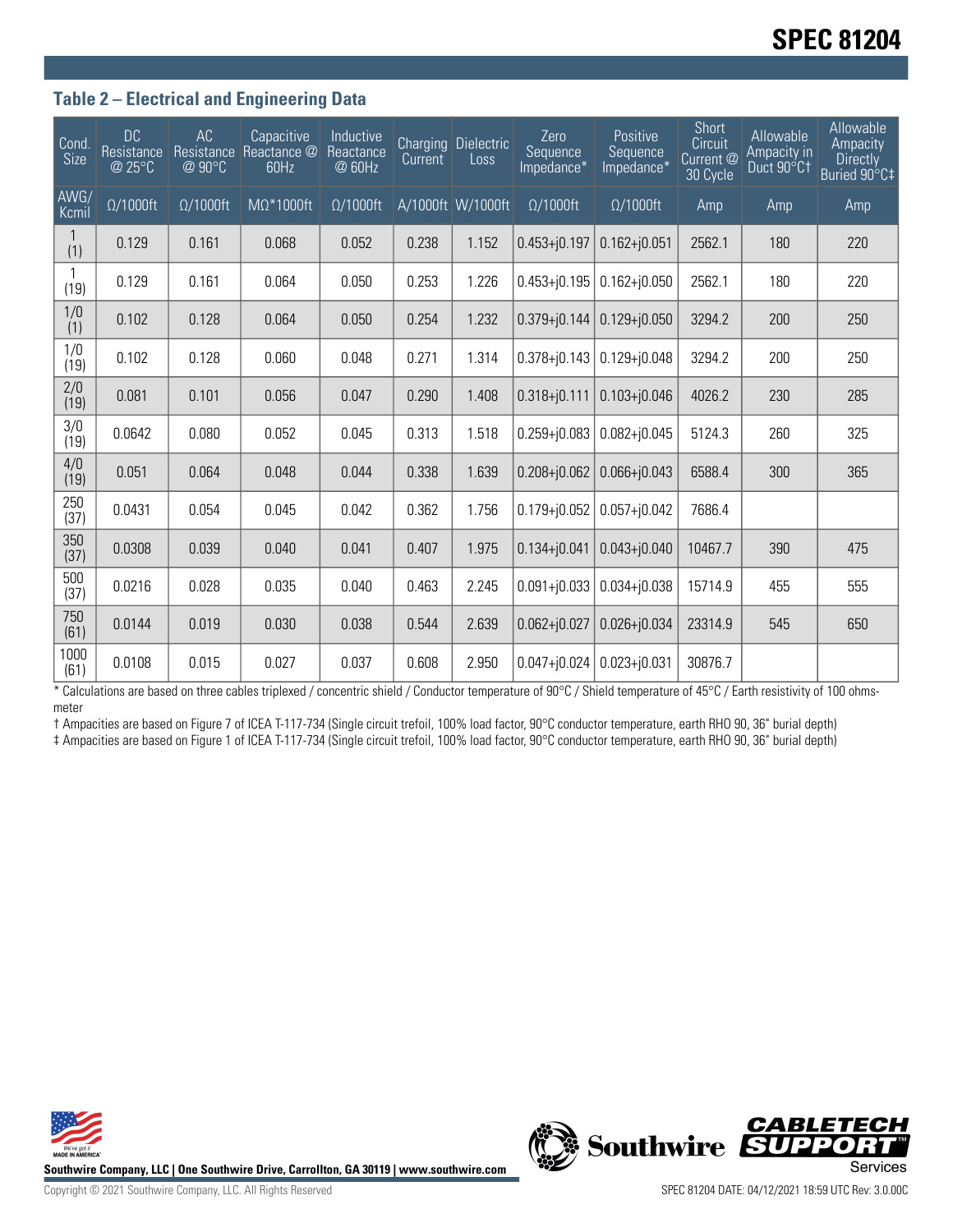## **Table 3 – Weights and Measurements (Metric)**

| <b>Stock</b><br>Number | Cond.<br>Size | <b>Diameter</b><br>Over<br>Conductor | <b>Diameter</b><br>Over<br>Insulation | Insul.<br><b>Thickness</b> | <b>Diameter</b><br>Over<br>Insulation<br>Shield | Concentric<br><b>Neutral</b> | <b>Neutral DC</b><br>Resistance<br>$25^{\circ}$ C | Jacket<br><b>Thickness</b> | Approx.<br><b>OD</b> | Approx.<br>Weight | Min<br><b>Bending</b><br>Radius | Max Pull<br>Tension* |
|------------------------|---------------|--------------------------------------|---------------------------------------|----------------------------|-------------------------------------------------|------------------------------|---------------------------------------------------|----------------------------|----------------------|-------------------|---------------------------------|----------------------|
|                        | AWG/<br>Kcmil | mm                                   | mm                                    | mm                         | mm                                              | No. x AWG                    | $\Omega$ /km                                      | mm                         | mm                   | kg/km             | mm                              | newton               |
| TBA                    | (1)           | 7.34                                 | 22.50                                 | 7.11                       | 24.54                                           | 7x14                         | 1.23                                              | 1.27                       | 30.33                | 1143              | 363.22                          | 2982                 |
| <b>TBA</b>             | (19)          | 8.18                                 | 23.34                                 | 7.11                       | 25.37                                           | 7x14                         | 1.23                                              | 1.27                       | 31.17                | 1195              | 373.38                          | 2982                 |
| <b>TBA</b>             | 1/0<br>(1)    | 8.25                                 | 23.42                                 | 7.11                       | 25.45                                           | 9x14                         | 0.96                                              | 1.27                       | 31.24                | 1305              | 375.92                          | 3760                 |
| TBA                    | 1/0<br>(19)   | 9.19                                 | 24.36                                 | 7.11                       | 26.39                                           | 9x14                         | 0.96                                              | 1.27                       | 32.18                | 1368              | 386.08                          | 3760                 |
| <b>TBA</b>             | 2/0<br>(19)   | 10.29                                | 25.45                                 | 7.11                       | 27.48                                           | 11x14                        | 0.78                                              | 1.27                       | 33.27                | 1569              | 398.78                          | 4739                 |
| TBA                    | 3/0<br>(19)   | 11.58                                | 26.75                                 | 7.11                       | 29.29                                           | 14x14                        | 0.62                                              | 1.27                       | 35.08                | 1862              | 421.64                          | 5972                 |
| <b>TBA</b>             | 4/0<br>(19)   | 13.00                                | 28.17                                 | 7.11                       | 30.71                                           | 18x14                        | 0.48                                              | 1.27                       | 36.50                | 2188              | 436.88                          | 7534                 |
| TBA                    | 250<br>(37)   | 14.17                                | 29.57                                 | 7.11                       | 32.11                                           | 21x14                        | 0.41                                              | 1.27                       | 37.90                | 2469              | 454.66                          | 8900                 |
| <b>TBA</b>             | 350<br>(37)   | 16.79                                | 32.18                                 | 7.11                       | 34.72                                           | 18x12                        | 0.30                                              | 1.27                       | 41.33                | 3217              | 495.30                          | 12460                |
| TBA                    | 500<br>(37)   | 20.04                                | 35.43                                 | 7.11                       | 37.97                                           | 17x10                        | 0.20                                              | 2.03                       | 47.22                | 4464              | 566.42                          | 17800                |
| <b>TBA</b>             | 750<br>(61)   | 24.59                                | 40.21                                 | 7.11                       | 43.51                                           | 20x9                         | 0.13                                              | 2.03                       | 53.39                | 6313              | 640.08                          | 26700                |
| <b>TBA</b>             | 1000<br>(61)  | 28.37                                | 43.99                                 | 7.11                       | 47.29                                           | 21x8                         | 0.10                                              | 2.03                       | 57.89                | 8067              | 693.42                          | 35600                |

All dimensions are nominal and subject to normal manufacturing tolerances

◊ Cable marked with this symbol is a standard stock item

\* Pulling tension based on pulling eye directly connected to conductor